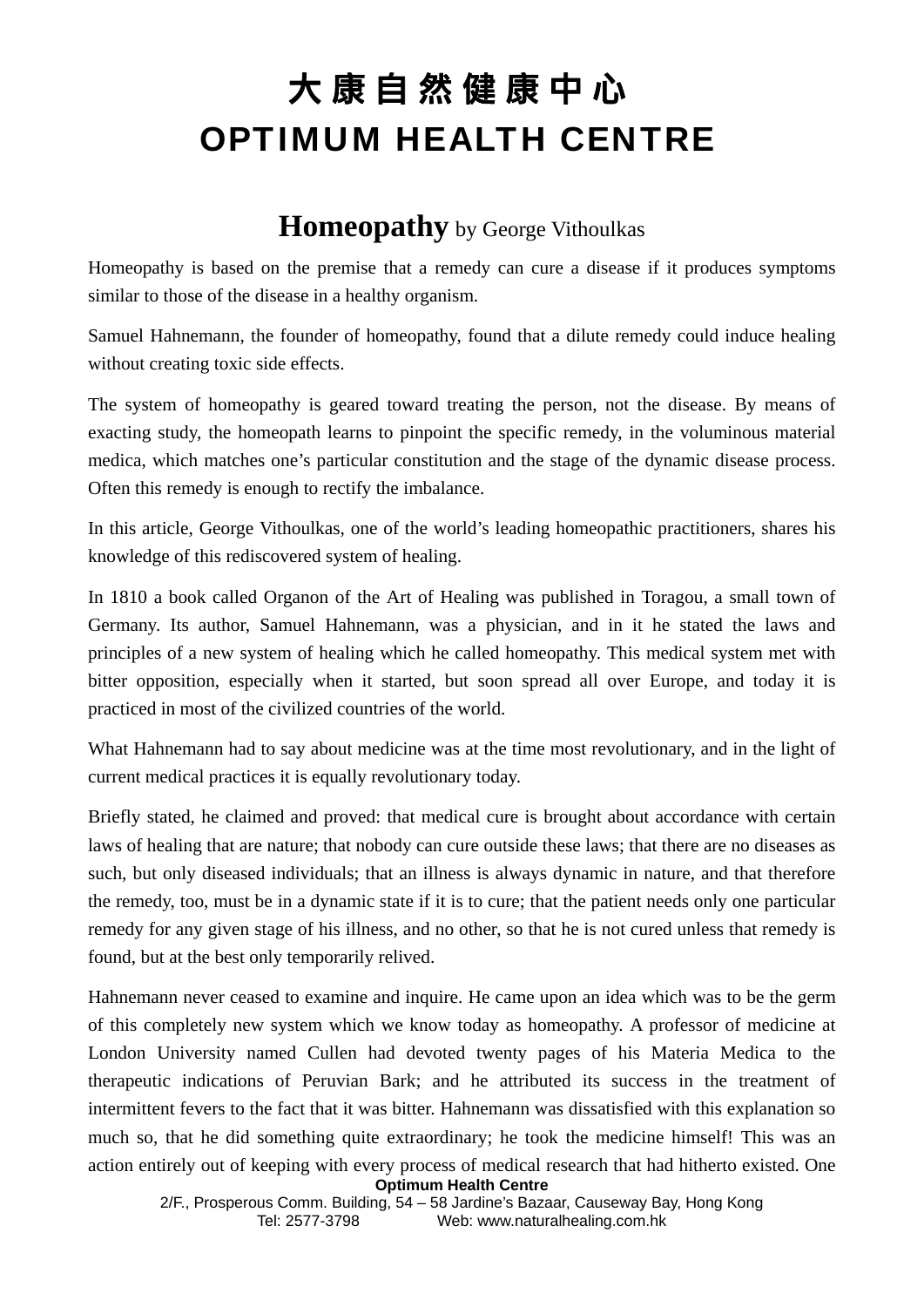can only speculate what prompted Hahnemann to do something so unorthodox: but as a result the world was to enter into an entirely new era of medicine. He describes the result as follows:

"I took by way of experiment, twice a day four drachmas of good China. My feet, finger ends, etc., at first became cold; I grew languid and drowsy; then my heart to palpitate, and my pulse grew hard and small; intolerable anxiety, trembling, prostration throughout my limbs; then pulsation in the head, redness of my cheeks, thirst, and, in short, all these symptoms, which are ordinarily characteristics of intermittent fever, made their appearance, one after the other, yet without the peculiar chilly, shivering rigor."

"This paroxysm lasted two or three hours each time, and recurred if I repeated this dose, not otherwise; I discontinued it, and was in good health."

It was through this experiment that Hahnemann came upon his understanding of how all medicine cures: a remedy cures a disease only because it produces similar symptoms in a healthy organism! The whole of homeopathy derives from this law; in it resides the revolutionary breakthrough to a wholly new dimension in the understanding of medicine.

This discovery, and the fact that he was already very well-known, attracted around Hahnemann a number of physicians who, like himself, were looking for the truth. They all starting experimenting on themselves by taking different drugs. They continued for six years, and kept scrupulously detailed accounts of the symptoms produced upon each of them by every drug they had taken. And during that time Hahnemann compiled an exhaustive list of poisonings recorded by different doctors in different countries during centuries of medical history. Now, in the symptoms produced upon them by these drugs, Hahnemann and his associates recognized the symptoms of many illness for which they had in vain been seeking cures; and, much more important, they discovered that the drugs actually cured those illnesses!

Although he had so clearly grasped and formulated this principal law of homeopathy, Hahnemann did not feel that he had discovered it. He quotes a number of people who, he thought, either stated it or hinted at it long before he came upon it. Hippocrates, for instance, stated this law several times in his teachings; Boulduc wrote that rhubarb's purgative quality was the reason why it cured diarrhea; Detharding said that senna cures colic because it produces a similar effect on the healthy; and Stahl wrote that "the rule accepted in medicine to cure by contraries is entirely wrong; on the contrary diseases vanish and are cured by means of medicines capable of producing a similar affection."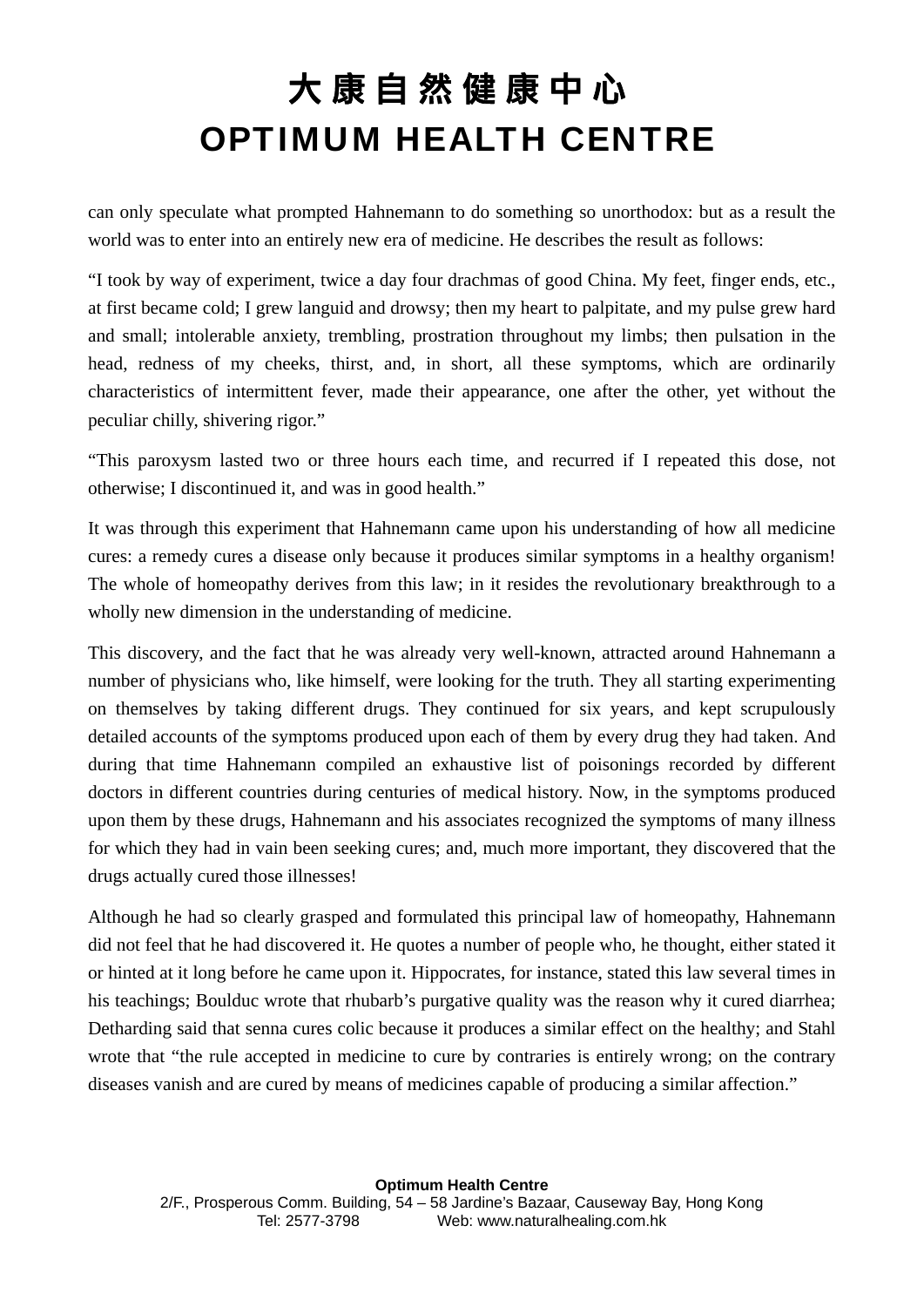#### **Preparation of Homeopathic Medicines**

When he had proved enough remedies, he started prescribing them in the accepted dosages of the time; but although the patient was invariably cured, the drug often caused an aggravation of the symptoms that any repetition of the dose was a hazardous prospect. Such aggravation was to be expected, since the drug itself was producing symptoms similar to those of the patient. So Hahnemann reduced the dose to one-tenth of its original amount. The patient was still cured, but the aggravation, though lighter, was still there too; this was not good enough. Hahnemann diluted the medicine still further, each time prescribing only one-tenth of the previous dose, and presently reached a dilution that was completely ineffective, because there was essentially no remedy left in it! So the advantages of simple dilution were very limited. It seemed, then, that one had to choose between two evils: either the medicine was strong enough, in which case the symptoms were aggravated, or it was too diluted to bring about a cure. Now it was precisely at this most critical junction that Hahnemann discovered an amazing process which reduced the toxic effects of the remedy and actually increased its healing power proportionately! He simply submitted each dilution to a series of vigorous shakes or successions, and discovered that progressive dilutions were now not only less toxic but also more potent!

Hahnemann says that the efficacy of a remedy thus processed is increased because "the powers, which are, as it were, hidden and dormant in the crude drug, are developed and roused into activity to an incredible degree." This is how he made all the dilutions of his remedies.

First of all, he considered that distilled water, alcohol, and sacharum lactis (lactose) were medicinally insert, so he diluted the drugs in these substances. If the remedy was soluble in water or alcohol, he mixed one part of the substance with 99 parts of the liquid, and submitted the mixture to 100 vigorous successions. This dynamized mixture he called "the first centesimal potency." Then he mixed one part of this potency with 99 parts of water or alcohol, and again succussed the dilution 100 times to produce the second centesimal potency of the drug. The third step in the process, of course, diluted the original substance to one part in a million, and the fourth step to one part in a hundred million. He repeated this process up to thirty times and apparently did not go beyond that, although his successors did.

Hahnemann had discovered that there lies hidden in every substance in nature some inner life, and that we can mobilize and use this force if we know how to process the substance. In homeopathy the repeated dilutions and successions of a remedy release a great curative energy which is inherent in the drug; and in homeopathy we witness the amazing cures that the energized remedy can bring about.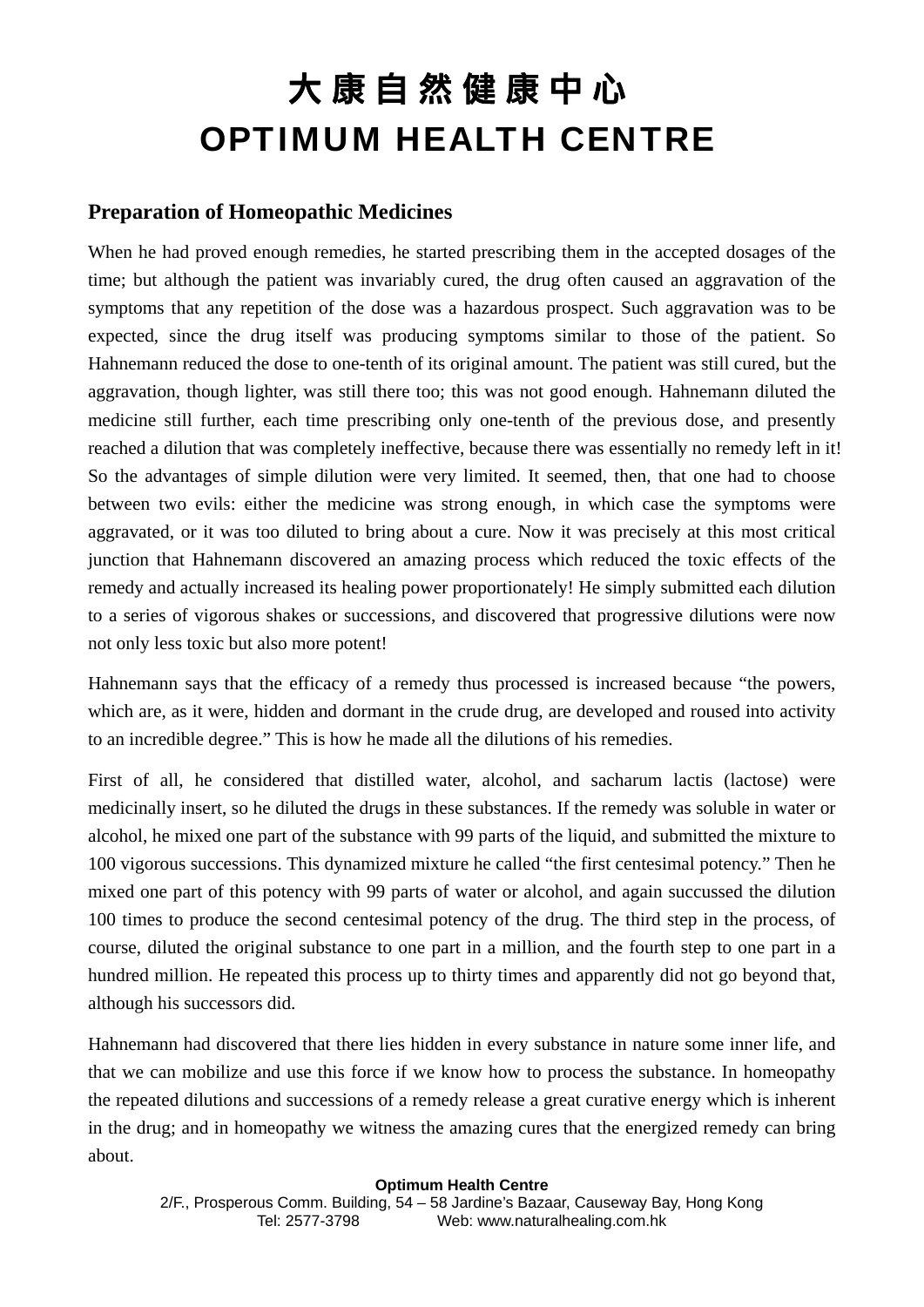In this connection we are struck by something which Paracelsus wrote: The Quintessence is that which is extracted from a substance..... After it has been cleansed of all impurities and its perishable parts, and refined to the highest degree, it attains extraordinary powers and perfections……In it there is great purity, and it is because of this purity that it has the virtue to cleanse the body."

#### **The Concept of the Vital Force**

It was this particular insight which, in time, led Hahnemann to the true understanding of the nature of disease. He had the kind of mind that proceeded only from facts obtained from research, inquiry, and experiment. He never accepted any concept that was incompatible with the results of experiment and observation. New there were two facts that struck him: first, that remedies greatly diluted could only cure if they were potentized, they contained no detectable material trace of the original substance. It followed, therefore, that their curative effect was not material. But involved some other factor-energy. He concluded that the successions must transmit some of the energy of the original substance to the neutral matter in which it was diluted, rather as amber transmits static electricity to paper if rubbed against it, or as electricity, an invisible force, can be stored in batteries which are themselves material. He probably realized that he had gone beyond matter and was working in the domain of energy.

From all of this, a chain of logical conclusions necessarily followed. Since the remedy was in fact dynamic and not material, the disorder upon of being: so the illness was a derangement primarily on a dynamic plane. But what exactly did that mean? Hahnemann concluded that it was nothing other than a derangement in the life force in man.

#### **Revolutionary Concept**

Hahnemann went far beyond his time, and was even in advance of us today in stating that not only the disease but also its cause is dynamic. In other words, it is not the microbes or the virus or the bacteria, nor even their virulent poisons on the biochemical level, that cause disease, but rather their intimate nature, their very "soul," if one may use this expression. And this is something dynamic. Furthermore, this vibrating, pulsating, living inner malevolence of the morbific agents can affect only organisms that are susceptible to them, and can affect them only on a dynamic plane.

**Optimum Health Centre**  If illness were a question of bacteria and their numbers, those most exposed would be the first to be affected. But we all know that this is not the case. There are people everywhere who are exposed to contagious diseases and do not catch them; there are people who sleep in the same bed with patients suffering from tuberculosis or serve staphylococcal infection and are never affected: and then there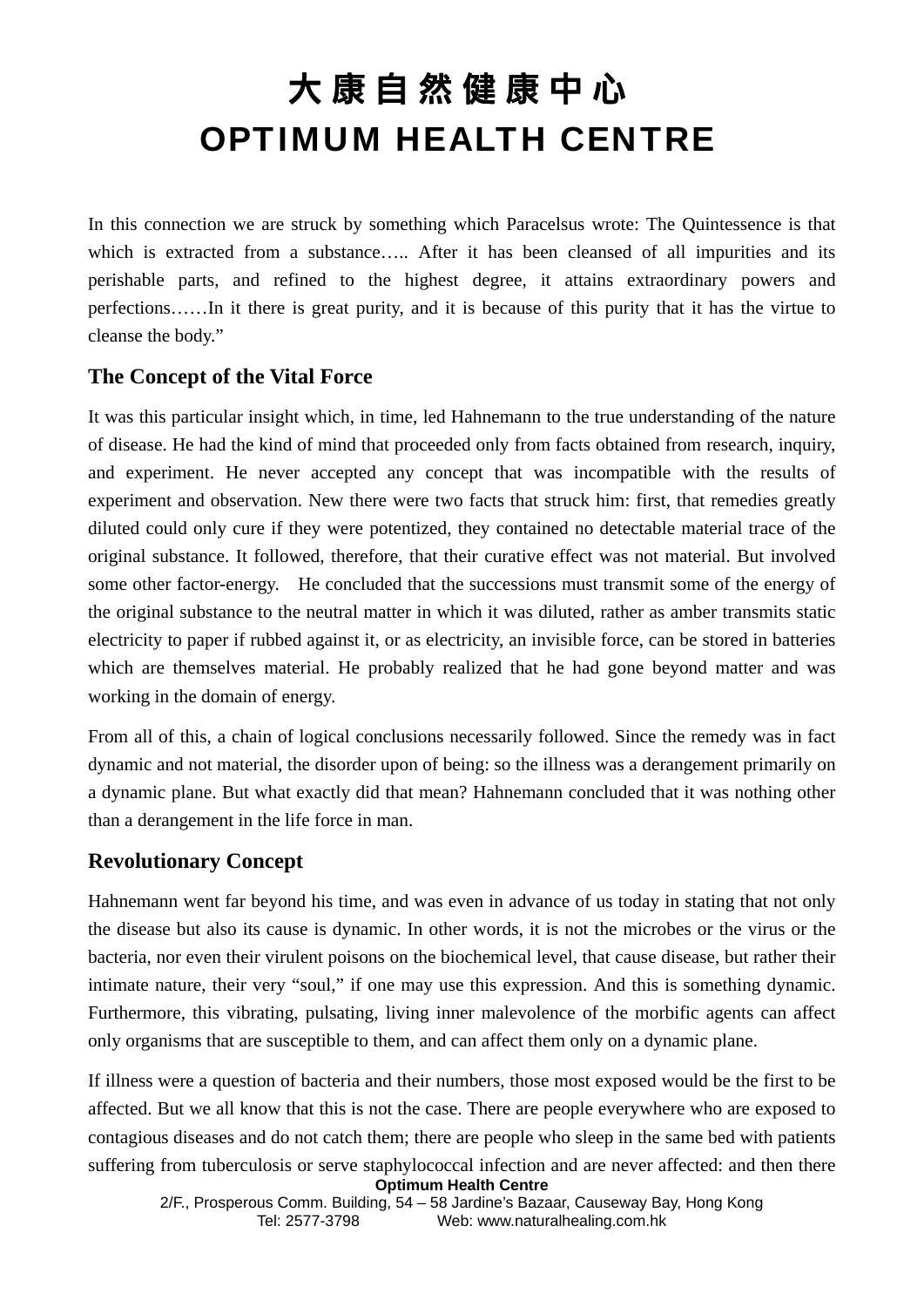are others who live in the most healthy environment and contract all kinds of contagious infections. Disease comes about only when two conditions are fulfilled: the presence of an external morbific agent and the patient's own susceptibility. It is not merely the result of expose to a number of microbic invaders. That is why an epidemic never hits everybody in the area: there are people living in the most intimate relationship to its victims who are not in the least affected.

A homeopath is not concerned with killing bacteria, but with bringing the whole human organism into a state where it is impossible for bacteria to thrive on it.

Let us summarize what we have said so far.

- 1. A patient is cured only if he is given that medicine that can produce in a healthy organism symptom most similar to his own.
- 2. A disease is not just the malnutrition of some organ, but, first of all, a disturbance of vital force that is responsible for the functioning of the whole organism.
- 3. Medicines cannot penetrate the physical organism to reach and act upon the vital force unless they are in dynamic, energized state.
- 4. The cause of disease must be sough on a dynamic plane and not on a physical, chemical plane.

It is interesting to note that today every patient knows the name which orthodox medicine has given to the prominent symptoms of his trouble. But no conscientious homeopath ever prescribes according to the name of a disease: for him every case is completely new, with its own particular symptoms, both mental and physical. Any homeopath who bases his prescription on the name of disease instead of on the patient is not a true homeopath and should not be trusted. Each individual case should be noted down to its last detail. In aphorisms 54 and 86, Hahnemann tells us how this should be done:

"84. The patient narrates the history of his complaints: his attendants communicate what they have heard him complain of, and describe his behavior, and other circumstances they have observed. The physician observes, by means of sight, hearing, and touch, what is changed and abnormal about the patient, and writes down everything in precisely the same expressions used by the patient and his attendants. He quietly allows them to finish their story, if possible without interruptions.

"86 When the patient and attendants have ended their statements of their own accord, the physician supplies each symptom with more precise definition, to be obtained by reading over the single symptoms communicated to him, and here and there instituting particular inquiry; for instance: at what time did this attack occur? Was it some time before present medicine? Was it during its use?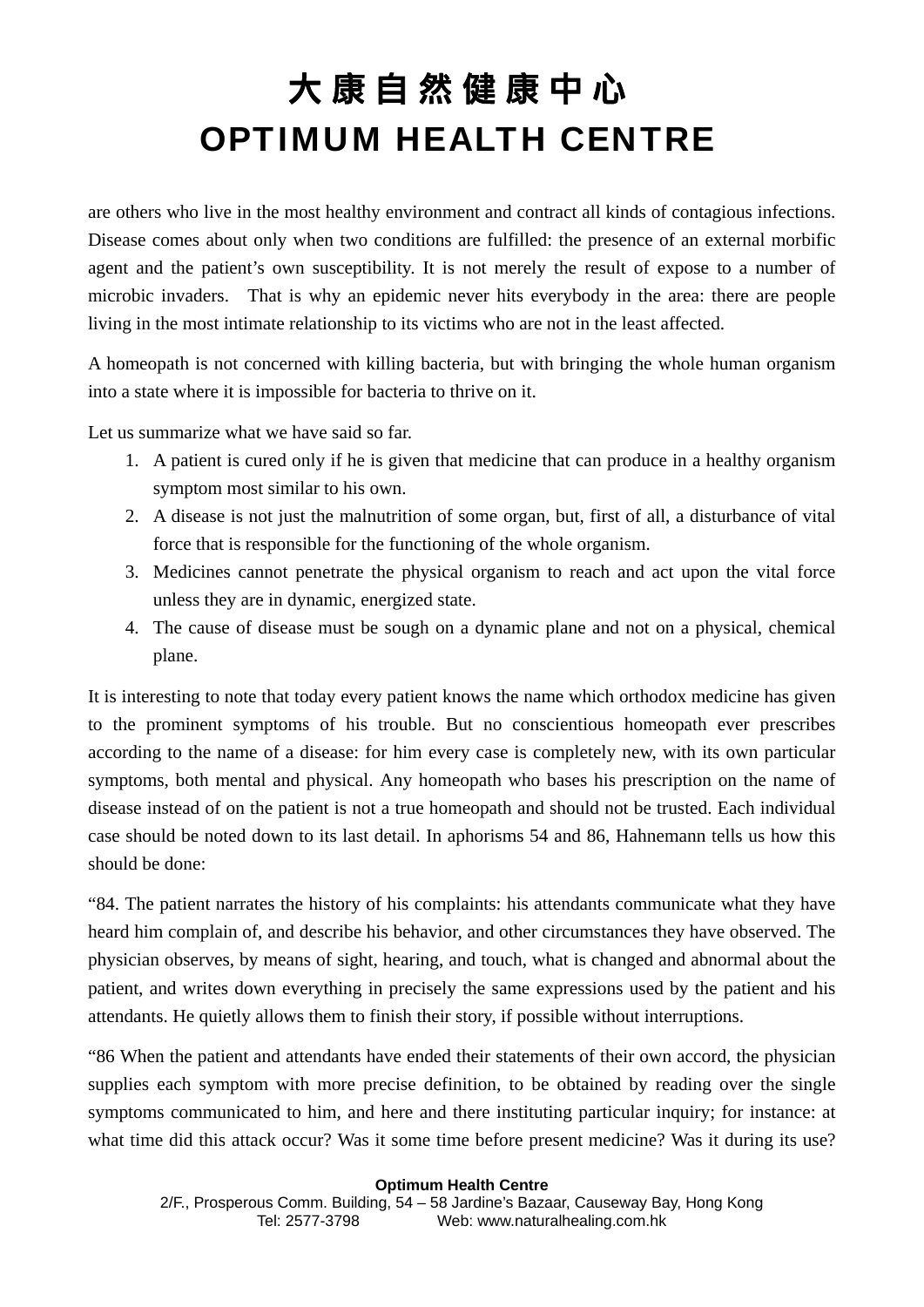Or was it some days before discontinuing the medicine? De4scribe exactly what kind of pain or sensation occurred, and where was the exact place? Did the pain come in single paroxysms, at different time? Or was it lasting and uninterrupted? How long did it last? At what time of the day or night, and in what condition of the body was the pain most violent? In this manner every attack or circumstance alluded to by patient should be made the subject of careful inquiry and description."

Hahnemann knew the complexitities of human nature and the difficulties con fronting the homeopath in trying to question a patient about his symptoms. In aphorism 96 and 97, he writes:

"It is worthy of remark that the temperament of patients is often abnormally affected; so that some, particularly hypochondriacs and other sensitive and intolerant persons, are apt to represent their complaints in too strong a light, and to define them by exaggerated expressions, hoping thereby to induce the physician to redouble his efforts.

"But there are persons of another kind of temperament, who withhold many complaints from physician, partly from false modes timidity, or bashfulness; and who state their case in obscure terms; and who consider many of their symptoms as too insignificant to mention."

Taking the case is only the first part of the picture, for the doctor must then set about finding the remedy. To do so he must go though his books and study the proving of different drugs until he has found the one whose symptoms are the most similar to those of the patient. It often takes hours before the doctor can say that he had found the right remedy for chronic conditions. In homeopathy there are no ready-made formulas. Each case requires its own particular medicine, and no other potentized remedy will have any effect at all.

In homeopathy, diagnosis is nothing more than the recognition of the drug which can cause-and therefore will cure-certain totally of symptoms. That is why homeopaths all over the world talk about their patients as being "Sulphur case" or a "Pulsatilla case" and so on. They call the patient and the totality of his symptoms by the name of the remedy they indicate.

Quite apart from the fact that homeopathy definitely works, homeopathic diagnosis has great advantages over the tedious clinical examinations of allopathic diagnosis, since it concerns itself exclusively with the patient's symptoms, and discovers from these, only, the cure. For the allopath, the pathological state requiring treatment exists only when he can observe some pathological tissue change in the body- a duodenal ulcer, say, or a tumor somewhere but for the homeopath the disturbance starts with the patient's own symptoms, which are at the same time the indication to the remedy that will cure him. For him the malady is already far advanced when it qualifies for allopathic recognition. For the homeopath the patient is ill when and because he feels ills. For the

#### **Optimum Health Centre**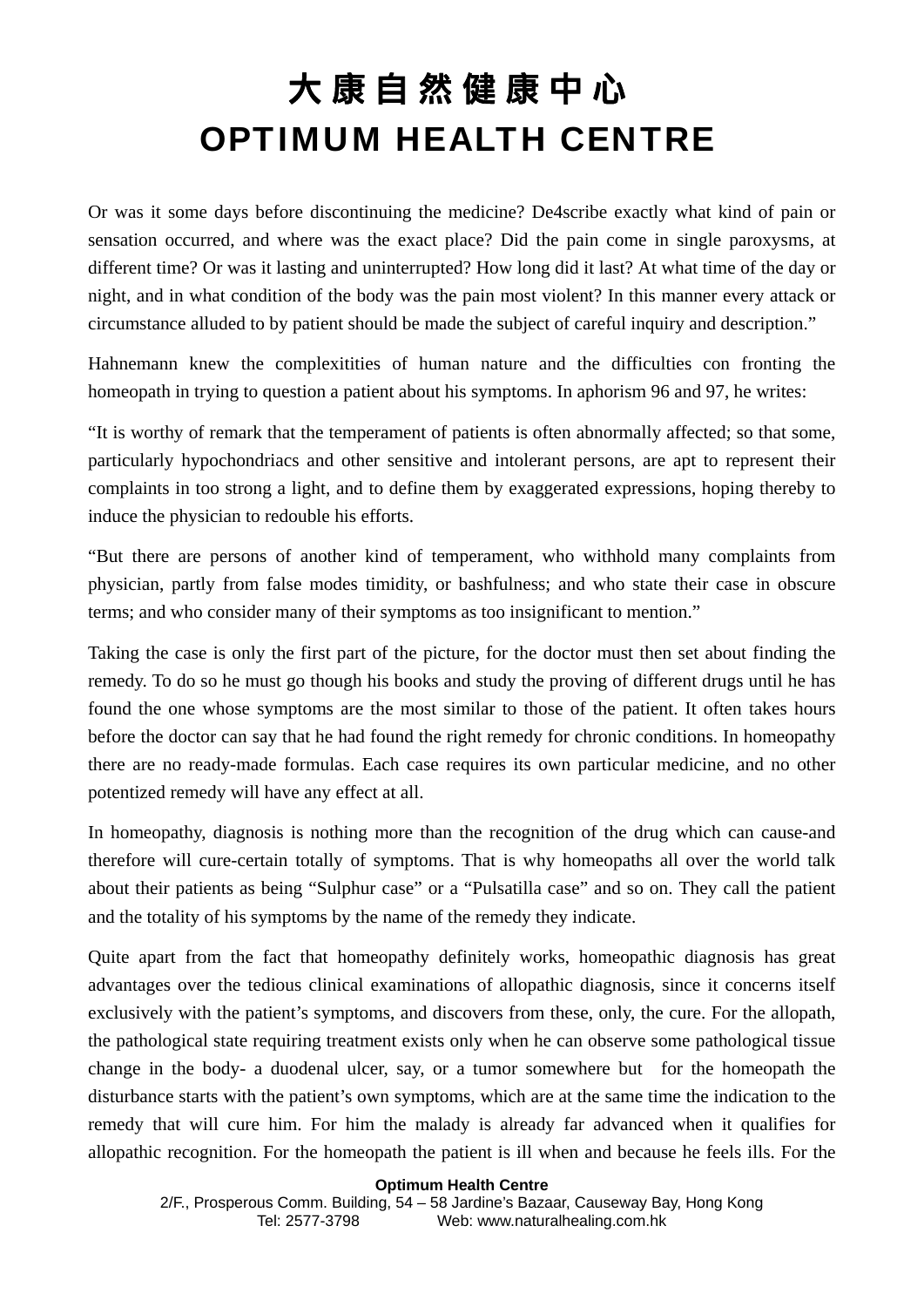allopath the patient is ill only if his doctor can see it in the laboratory. The point is that the patient is right; those very disturbances which are in the beginning his symptoms can, and do ultimately, result in the tissue changes recognized by allopathy. But the homeopath comes on the scene at the beginning and, by curing the functional disorders, aborts the possibility of a subsequent pathological tissue change. It follows from all this that if the patient has to wait for an allopathic diagnosis before he can be cured, he pays for it dearly. In aphorism 7, Hahnemann states it very aptly:

"Symptoms alone must constitute the medium through which the disease demands and points out its curative agent. Hence the totality of these symptoms, this outwardly reflected image of the inner disease, must be the chief or only means for the disease to make known the remedy necessary for its cure, the only means of determining the selection of the appropriate remedial agent."

During the short history of homeopathy, it has survived many bitter attacks from high places. The attacks have always come from those who would be most discredited by recognizing its success; they are the defense mechanism of vested interest, and therefore subject to the greatest caution. In these attacks on homeopathy it is equally significant that the chief complaint against it has not been that it does not work-because it does-but only accepted medical practice cannot understand how it works. No wonder!

For us homeopathy must be judged by its results; then, and only then, may we ask how it works. And the following is our brief effort to answer this question.

First, what do the symptoms of a disease mean; what do they show; what do they say? A little thinking will reveal that they are the means by which nature tries to get rid of disease. As Hippocrates aptly put it;" Through vomiting nausea is cured." It seems that each organism is possessed of a defense mechanism which is set in operation as soon as this organism is invaded by a morbific agent. We know that all infectious disease have an incubation period during which the patient is unaware that he is ill; actual symptoms appear only after this period of incubation, which may last hours or days. A little thinking will help us to understand more clearly the dynamic concept of disease.

In the phenomenon of illness, we see the appearance of certain symptoms; we are confronted with certain symptoms that have been created in the human organism. But what is the process of creation – any creation? As we know very well, when something is created by man, it is first conceived in his mind. That concept is the birth of the creation at a dynamic level. When a new machine is made, its inventor first conceives it and works it out in his mind. Mozart often said of his

#### **Optimum Health Centre**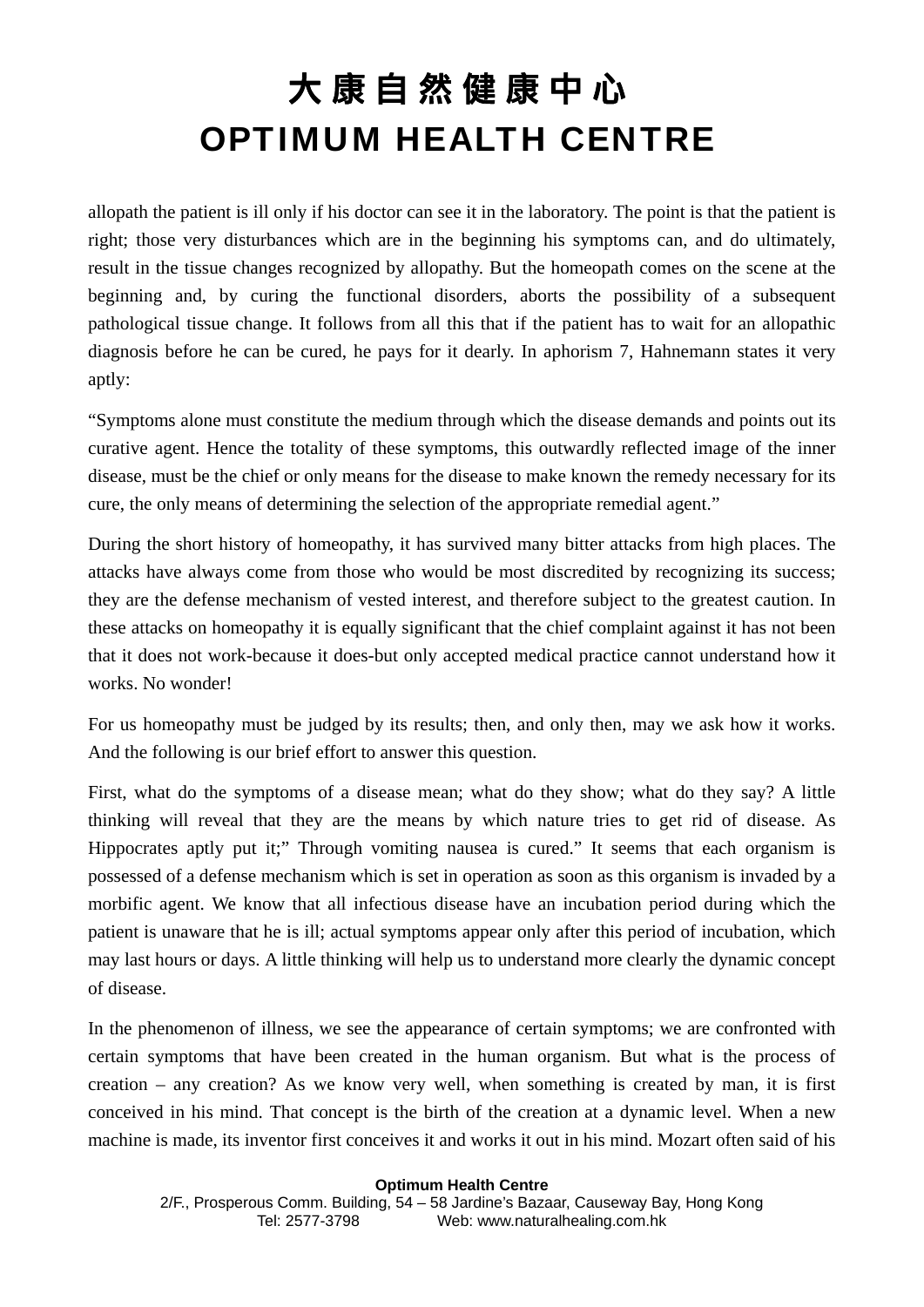composition, "I have already composed it, and now I have only to write it down."

This rule of the dynamic origin of creation holds for all creation, whether it be for the creation of the universe, or of man, or of man's works. "As above, so beneath." Nature works this way, and disease is created this way, too. When a morbific agent comes in contact with a susceptible organism-and here we have, clearly, the positive and the negative, the male and female, those two eternal factors present in all creation- then the disease is conceived on a dynamic level. Only later do we feel and see its result in the organism. This dynamic disturbance which shakes the whole organism, starting from its centre, sets in motion in that organism millions of inimical changes intending to kill it. But the organism is unaware of these processes until they are violent enough to really endanger its life. It is only then that the organism sets in motion a reactive defense mechanism which, quite wrongly, we call disease. The symptoms of a disease are nothing but this reactive mechanism which is trying to get rid of the toxicosis. The toxicosis is, as we have explained, the material manifestation of an earlier disturbance on a dynamic level.

Perhaps it will be proved in the not too distant future that our organisms fight different morbific agents which attack them every day, but that most of these attacks are counteracted and neutralized on the dynamic level, like ideas which are not forceful or purposeful enough to make their appearance in the material world. Man is unaware of these attacks, and it is only seldom that these dynamic changes manage to reach materialization – a toxicosis, in medical terms-that is poisonous to the body. When this happens, we have a general alarm of the organism, and it brings forth all its defensive resources which we feel and see as signs and symptoms of disease. Homeopathy does nothing else but strengthen this natural defense of the organism by adding to its resources and energy. It works in the same direction as the vital force and not against it. This direction, the natural intelligence of the vital defense, is precisely that set of symptoms that allopathy would so diligently suppress!

As we have said, illness and health is an affair which involves the vital force of man. This is neither material nor visible. To make an image, we would suggest that it lies in the domain of something akin to vibrations. To bring about a cure, the remedy must be similar to the disorder in its vibrations, as it were-or similar in pitch, if one prefers. A remedy which does not quite cover all the patient's symptoms cannot have any effect on them; nor should it be supposed that two or three drugs taken together will collectively do the work that one is supposed to do. Logic may find it perfectly reasonable that if one drug can produce 80 percent of a patient's symptoms and another can produce the remaining 20 percent, both can be safely administered together, and jointly remove the disease. But it does not work that way, alas! It is not a matter of quantity – adding up the required number of

#### **Optimum Health Centre**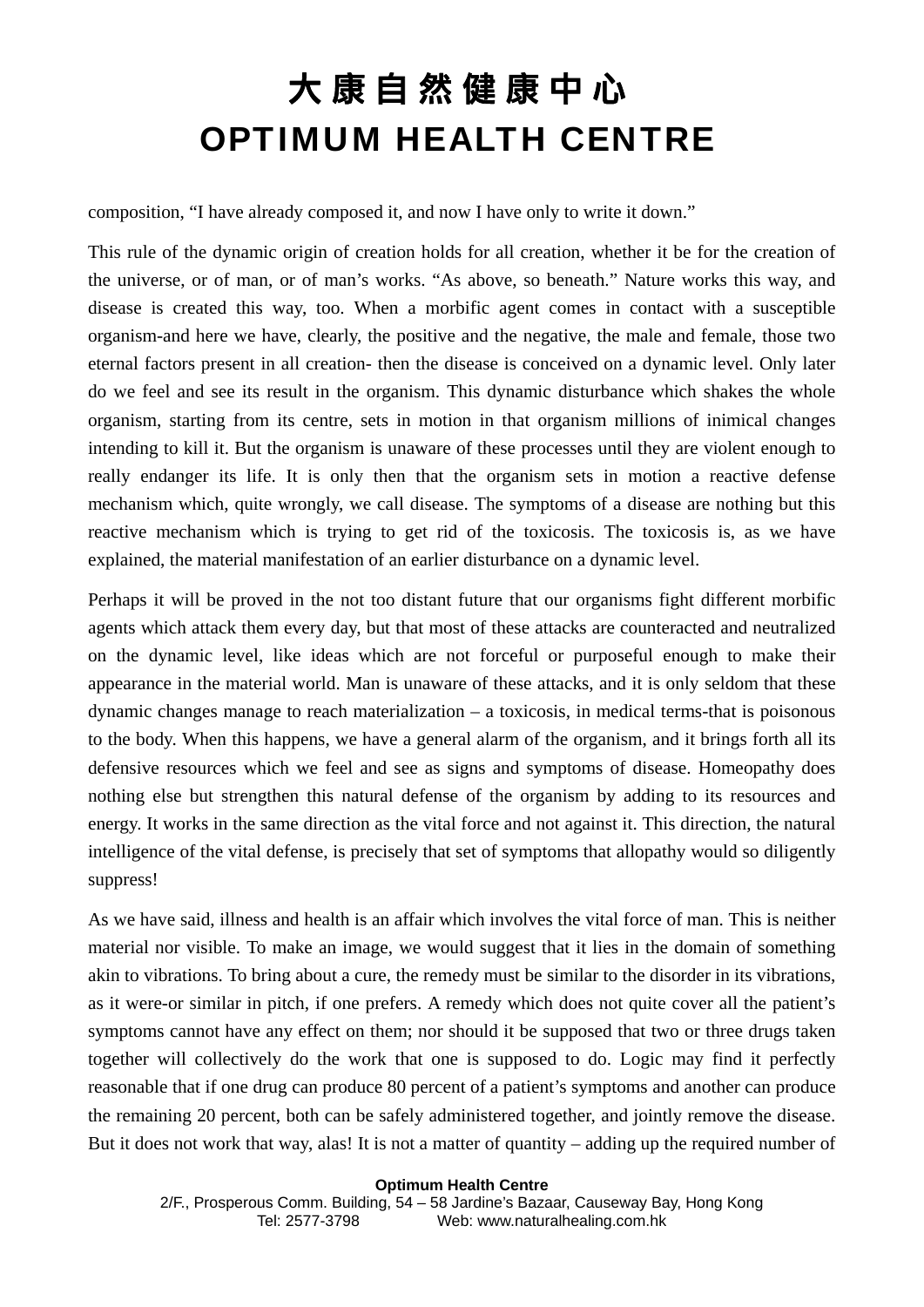symptoms in a variety of drugs-but rather one of quality. These remedies are all dissimilar in quality, in nature-in vibrational frequency, if one will. Every drug has its own nature, and in order to work, it must be similar to the nature of the disorder. In cases where a number of remedies prescribed together have brought a result, it simply means that one of them has matched the disorder, and acted.

#### **Some More Laws of Cure**

A temporary aggravation of the symptoms is to be expected after the right remedy has been taken, and before the cure is completed. This aggravation is hardly noticeable in acute disorder, but very noticeable in chronic disorders. It sometimes attains an intensity which one could well describe as a curative crisis. During such a crisis one except such things as a sudden diarrhea, increased menstrual flow, excessive perspiration, profuse expectoration, and of course the reappearance of any suppressed skin eruption. The duration and intensity of the crisis are in direct proportion to the intensity of the case. Two conditions are necessary for such a reaction: first, the right remedy; second, a vital force strong enough to produce such a reaction. This explains why true homeopaths delight in such aggravations.

It often happens that in individuals of weak vitality, this curative crisis comes about only when the organism has been sufficiently strengthened, by continuous and careful prescribing, and by the right kind of life.

J.T. Kent has described twelve different reactions which might take place after the first prescription. We cannot here go into the minute details exhaustively, but we can say that after the first prescription the symptoms may disappear in one of these four direction;

- (1) they may go from the centre to the circumference of the body;
- (2) they may go from above downward;
- (3) they may go from more vital to less vital organs; and
- (4) they may disappear in the reverse order of their onset-those that appeared first will be the last disappear.

Some examples of each of these categories will illustrate what we mean.

First of all, what is meat by the statement that the symptoms may go from the centre to the circumference? Which is the centre in man? It is the brain, the seat of thinking and all higher function of the body. If organism is considered as a whole, the brain is automatically recognized to be its centre and its most vital part. Next in importance comes the heart, and then the liver, the lungs, the kidneys, etc., down to the muscles and the skin, which constitute the circumference of the

#### **Optimum Health Centre**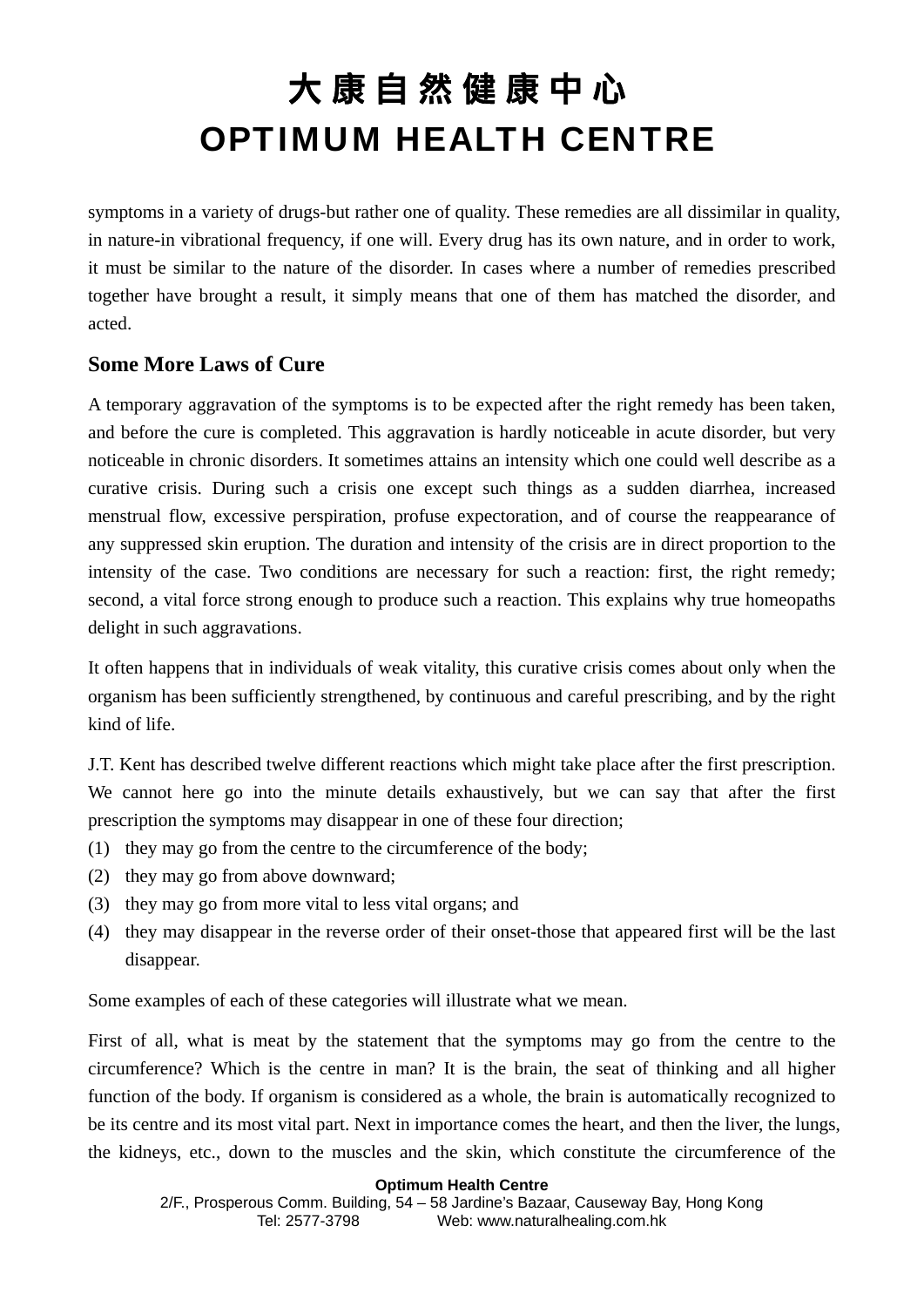organism and man's least important organs. A scratch, or the rupture of a blood vessel on the skin can safely be neglected; the same thing in the brain could be fatal. We also know that if the centre is disturbed, the whole organism suffers profoundly Now, to give an example, a mental case is treated homeopathically, and in the course of treatment the mental symptoms disappear and are followed by violent symptoms in the stomach. By this phenomenon the homeopath knows that a complete cure will eventually come about, because the direction followed by the symptoms is right; from the centre to the circumference. Likewise in the case of asthma; if a skin eruption appears during the treatment, it shows that the disease is moving toward the circumference, thus guaranteeing that the patient will finally be cured. But of course only a master homeopath will understand the symptoms of a patient, evaluate them rightly, ad treat them accordingly. Alas, it not infrequently happens that after such a favorable reaction the ignorant patient is anxious to have his skin condition immediately removed, and if the homeopath does not explain to him what this skin trouble means in the process of his cure, he will find some obliging allopath to restore him to his previous condition quite swiftly! One of those who have most clearly described the direction followed, if a cure is to take place, is Hippocrates himself!

In the 49<sup>th</sup> of his aphorisms he writes" In a person who suffering from *angina pectoris*, the appearance of swelling and erythema on the chest is a good sign, for it shows that the disease is moving toward the circumference."

And in section 7, aphorism 5;"Ina mental disorder of a maniacal type, dysentery or anasarca is a good sign."

Again in section 6, aphorism 11;" In those suffering from depression of spirits and kidney diseases, the appearance of haemorrhoids is a good sign."

Section 6, aphorism 21: "The appearance of varicose veins or haemorrhoids in those suffering from mania shows that mania is cured."

And in aphorism 26 of the same section; "If the erysipelas moves from the outside to the inside, it is a bad sign, but if the opposite happens it is a good sign."

In all these examples we can see how correctly his great physician understood and the law of direction.

The direction from above downward appears mainly in skins eruptions where the trouble moves from the head and the upper part of the extremities towards the fingers and nails. Likewise, if the symptoms move from the brain to the lungs, this is a movement from above downward, and at the

#### **Optimum Health Centre**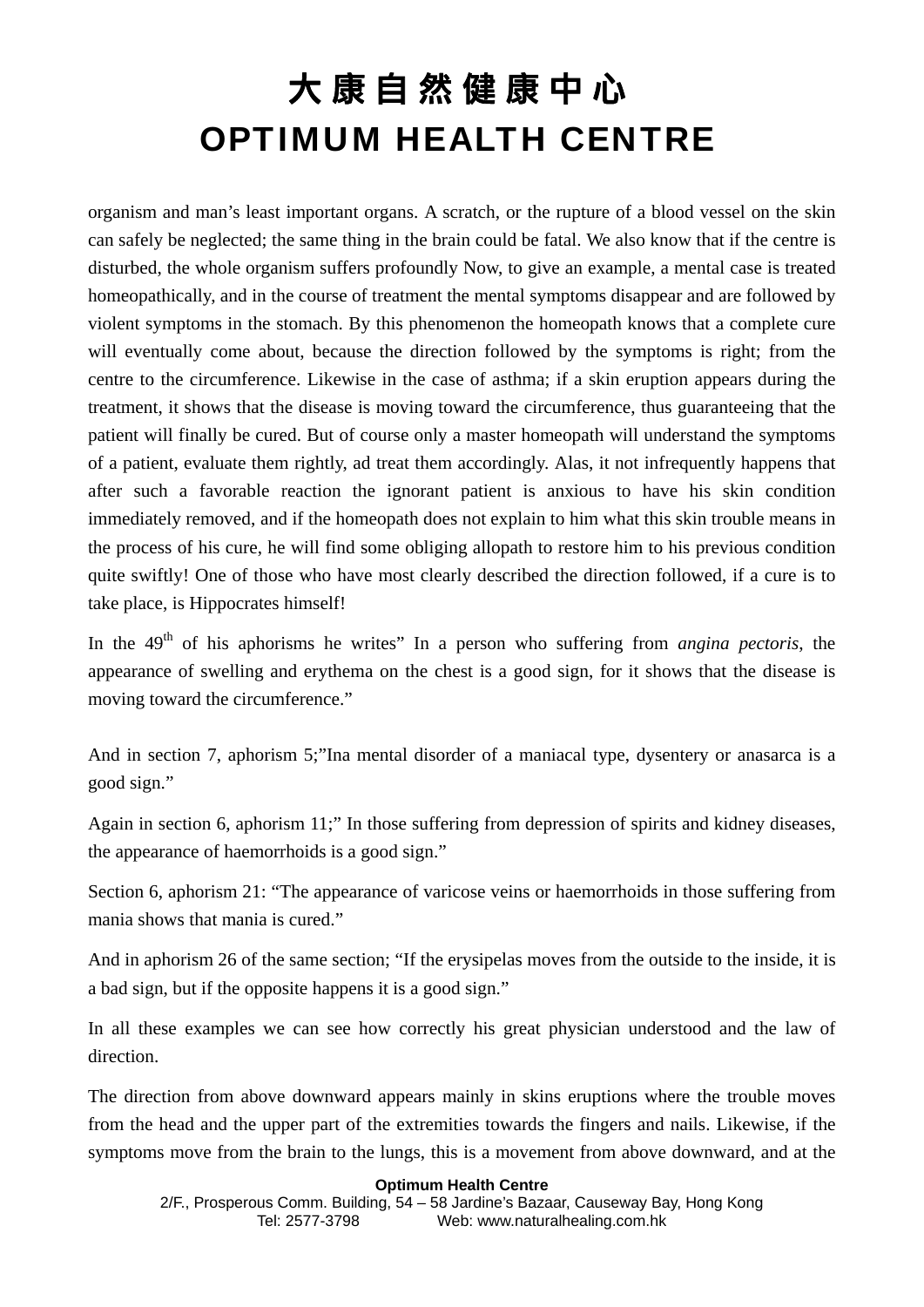same time from a more vital to a less vital organ.

Finally, the symptoms disappearing in the reverse order from that in which they appeared mean, for example, that if a patient suffered from chronic headaches ten years ago, then from vertigo, and after that from depression or epilepsy, the depression or the epilepsy would be the first to disappear; next vertigo would appear; when this too had gone, the headaches would return and finally they also would disappear. This gives an idea of what detailed and careful work is required from a homeopath in each individual case, if he is to restore his patients to health. It also shows the difficulties he encounters when, in the course of treatment, old symptoms reappear and the patient is in a hurry to get rid of them. That is why it is of the utmost importance for the patient thoroughly to know the theory of homeopathy; otherwise he will perhaps discontinue treatment just when he is improving.

Before conducing, we should like to discuss some of the disturbances and diseases that homeopathy can cure. The following is from a speech by Dr. W. H. Schwartz during an international homeopathic congress in America.

Until now, applied medicine has considered man exclusively as a physio-electrochemical organism. In theory it might admit that there is something beyond his material body, something called the psyche, or the mind. But what do physicians really know about these matters? In their everyday practice, they are called upon to treat skin eruptions that come on after deep distress, Bell's palsy after anxiety, diabetes after disappointment, duodenal ulcers after irritability or tension, insomnia caused by ambition or fear, chorea after disappointment, duodenal ulcers after irritability or tension, insomnia caused by ambition or fear, chorea after mortification or vexation, and so on: the list is without end. So they know in their practice the effects that disturbed thoughts and feeling have upon the body. Yet they have neither the knowledge nor the means to go the root of these disorders, nor do they ever stop to think that some other treatment may be adequate.

So it is indispensable to teach the practicing physician about the mind and the emotional sphere of man. The homeopathic material medicine deals exhaustively with all these, and therefore the homeopathic physician has the means to detect all disturbances physician has the means to detect all disturbances, trace their origin, and treat them radically.

Homeopathy can attune, correct, and purify the human organism so that it functions with efficiently and sensitivity. This is absolutely essential. But true health is much more than this, and comes about when man has harmonized the whole of his being with his Creator.